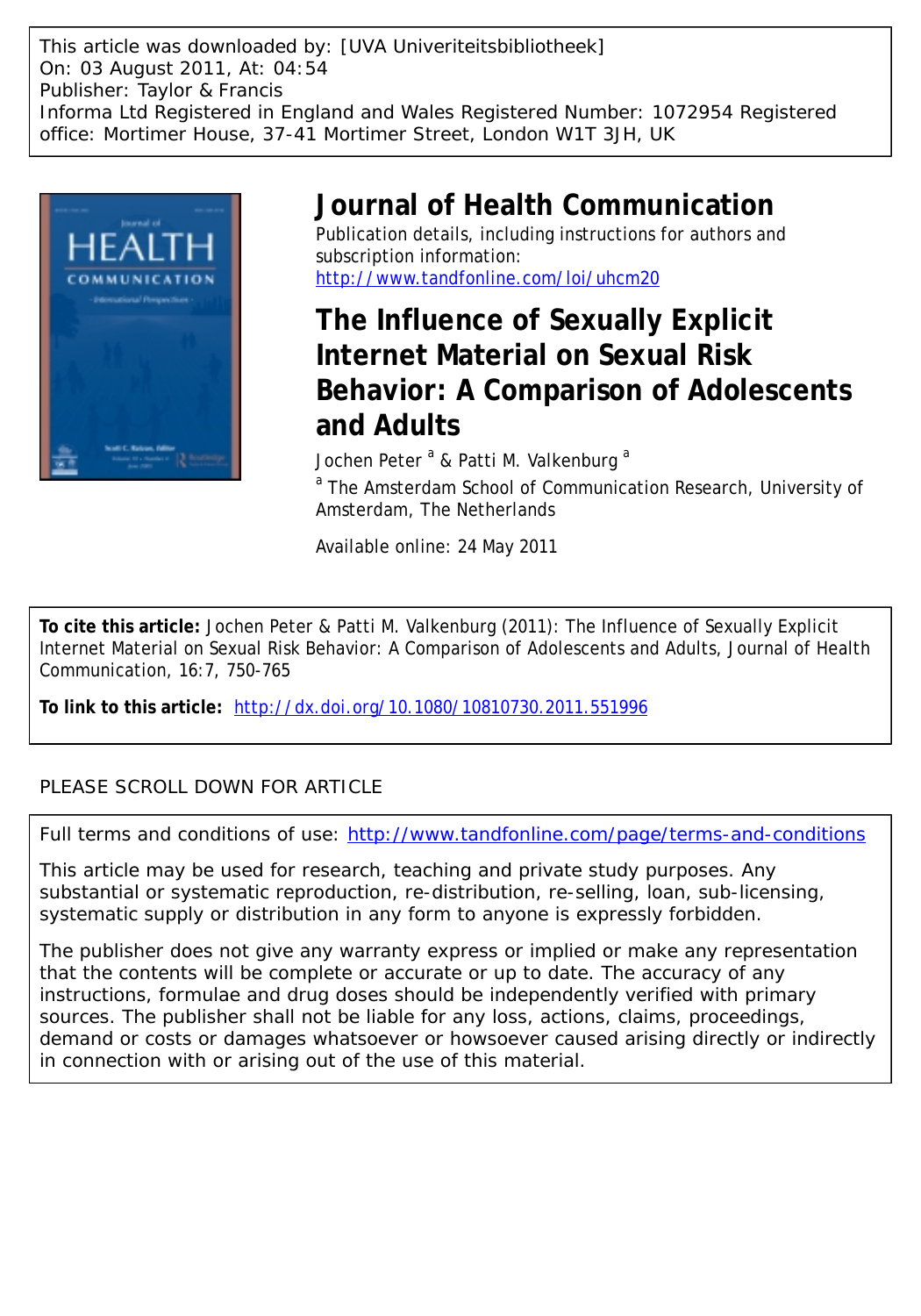

## The Influence of Sexually Explicit Internet Material on Sexual Risk Behavior: A Comparison of Adolescents and Adults

### JOCHEN PETER AND PATTI M. VALKENBURG

The Amsterdam School of Communication Research, University of Amsterdam, The Netherlands

This study had three goals: first, to investigate whether sexually explicit Internet material (SEIM) affects sexual risk behavior; second, to study whether these effects differ between adolescents and adults; and third, to analyze, separately for adolescents and adults, whether gender and age moderate an influence of SEIM on sexual risk behavior. The authors conducted a 2-wave panel survey among nationally representative random samples of 1,445 Dutch adolescents and 833 Dutch adults. SEIM use increased sexual risk behavior among adults, but not among adolescents. More specifically, moderator analyses showed that SEIM use increased sexual risk behavior only among male adults, but not among female adults. In the adolescent sample, no moderating gender effect occurred. Neither among adolescents nor among adults did age moderate the effects. Our study shows that SEIM may influence outcomes related to people's sexual health. It also suggests that male adults may present a potential risk group for adverse effects of SEIM.

Adolescents' sexual risk behavior, such as unsafe sex, is subject to various influences, ranging from psychological to social and cultural factors (e.g., DiClemente, Salazar, & Crosby, 2007; Kotchick, Shaffer, & Forehand, 2001). It is interesting to note that the media have received only little attention as a potential influence on adolescents' sexual risk behavior (Chandra et al., 2008; Wingood et al., 2003; Wingood et al., 2001). This lack of attention is particularly striking when it comes to sexually explicit Internet material (SEIM). Not only has evidence accumulated that many adolescents use SEIM (e.g., Brown & L'Engle, 2009; Peter & Valkenburg, 2006; Wolak, Mitchell, & Finkelhor, 2007). Recent longitudinal studies have also demonstrated that SEIM use affects adolescents' sexual attitudes as well as the initiation of sexual behavior (Brown & L'Engle, 2009; Peter & Valkenburg, 2008a, 2009).

The main goal of this study is to extend research on potential behavioral effects of SEIM by investigating whether SEIM use influences sexual risk behavior. In contrast to earlier studies, which were usually based on cross-sectional designs and convenience samples (Braun-Courville & Rojas, 2009; Carroll et al., 2008; Wingood et al., 2001), the present study is based on a longitudinal design and a representative

This research was supported by a grant from The Netherlands Organisation for Scientific Research to the first and the second author.

Address correspondence to Jochen Peter, The Amsterdam School of Communication Research, University of Amsterdam, Kloveniersburgwal 48, 1012 CX Amsterdam, The Netherlands. E-mail: j.peter@uva.nl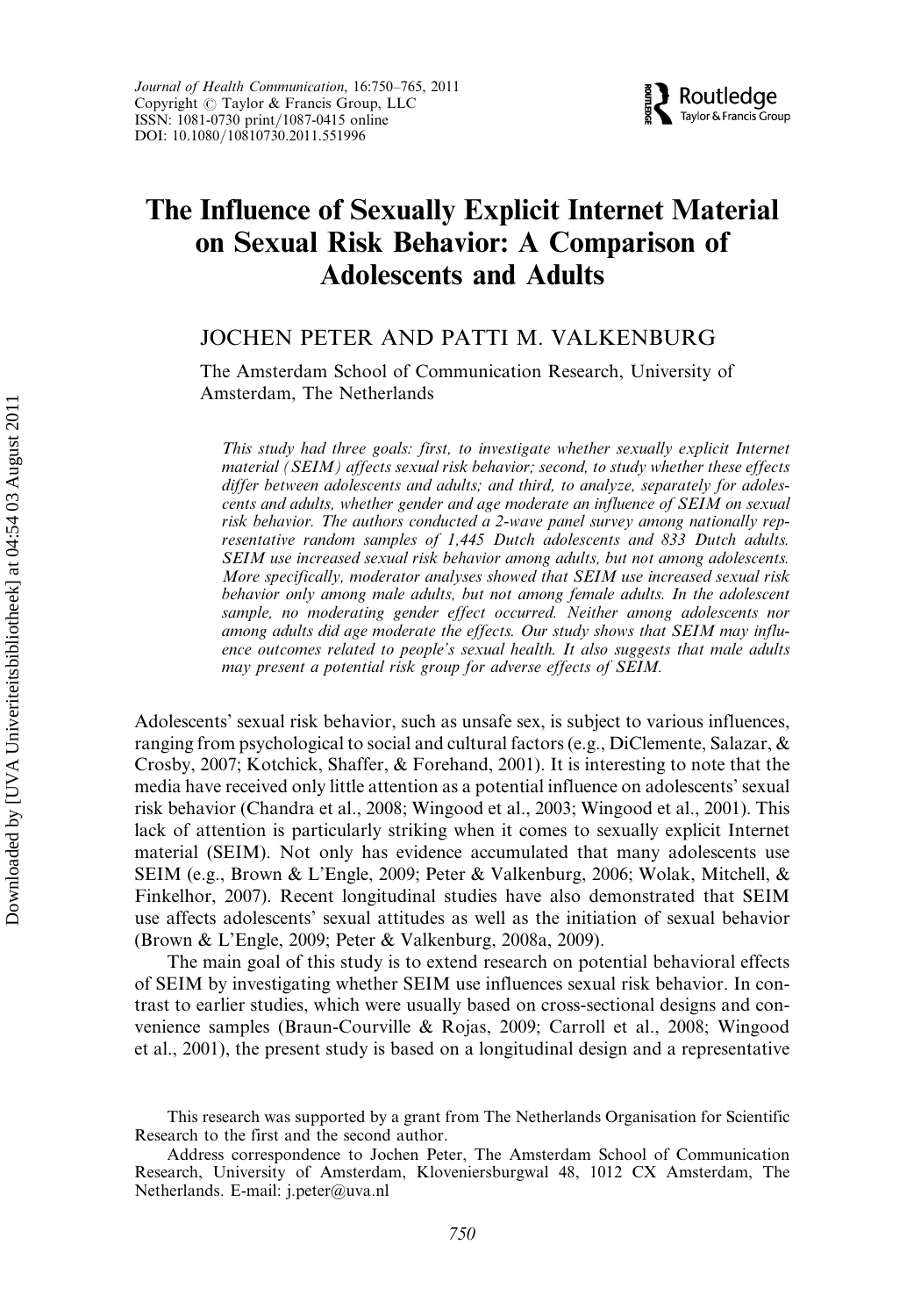sample. By SEIM, we mean professionally produced or user-generated (audio)visual material on or from the Internet that typically intends to arouse the viewer and depicts sexual activities and (aroused) genitals in unconcealed ways, usually with close-ups on oral, anal, and vaginal penetration. Sexual risk behavior refers to sex with casual partners without condoms. As studies have shown, many casual sexual partners and an inconsistent use of condoms are key components of sexual risk behavior (e.g., Aral, 2001; Eng & Butler, 1997).

#### Theoretical Background

There are two theoretical justifications that SEIM use may affect adolescents' sexual risk behavior. According to social cognitive theory (Bandura, 1986), people may learn sexual behavior from sexually explicit material because such material provides information about the rewards and punishments of sexual behavior (Seto, Maric, & Barbaree, 2001). Thus, when individuals perceive little punishment and considerable reward for a particular behavior in sexually explicit material, for example unsafe sex, they are likely to learn this behavior. Content analyses have shown that the depiction of the actors' gratification, typically the orgasm of the male actors, is a key characteristic of sexually explicit material (Brosius, Weaver, & Staab, 1993; Jensen & Dines, 1998), whereas negative consequences are virtually never portrayed. At the same time, safer sex is largely absent in sexually explicit material. As a recent content analysis of such material has demonstrated, actors used a condom in only 3% of scenes depicting penile-vaginal intercourse and in only 10% of scenes depicting penile-anal intercourse (Grudzen et al., 2009). Thus, social cognitive theory suggests that adolescents may learn unsafe sex from sexually explicit material.

A second theoretical justification for an effect of SEIM on adolescents' sexual risk behavior comes from developmental research. Adolescent sexual risk taking is often attributed to the still-developing sexual self, notably the curiosity, uncertainty, and sexual exploration that accompany this emerging sense of oneself as a sexual person (Breakwell & Millward, 1997; Brooks-Gunn & Graber, 1999; Buzwell & Rosenthal, 1996). Similarly, scholars have suggested that, as a result of sexual curiosity but limited sexual experience, many adolescents may not be able to understand the sexual reality portrayed in SEIM as a particular, pornographic representation of sex (Huston, Wartella, & Donnerstein, 1998; Thornburgh & Lin, 2002). As a result, adolescents may not only be prone to sexual risk taking, but they are also likely to be influenced in their sexual risk taking by SEIM.

#### Susceptible Teens—Unsusceptible Adults?

The developmental justification of an impact of SEIM on sexual risk behavior implicitly assumes that SEIM affects adolescents' sexual risk taking more strongly than adults' risk taking. However, this assumption has never been tested empirically. Several scholars have pointed out that much of our thinking about the effects of sexual media content follows an adult discourse of sex and sexuality (e.g., Bragg & Buckingham, 2009; Brown, Steele, & Walsh-Childers, 2002; Steele & Brown, 1995). In that discourse, adolescents are seen as uncritical and incompetent receivers of sexual media content. Adults, in turn, are implicitly associated with critical thinking skills and the competencies necessary to resist the influence of sexual media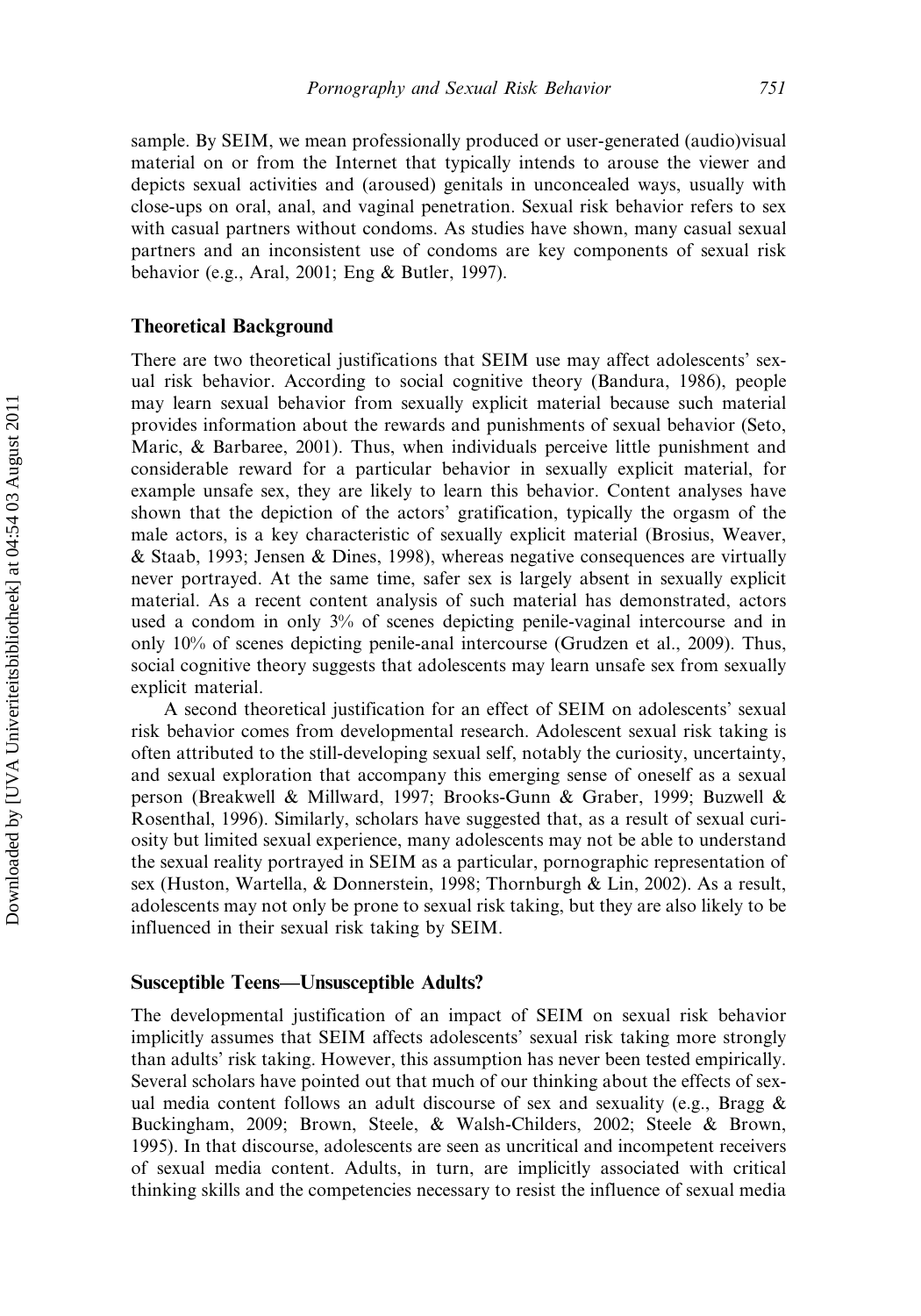content. Given the increased interest in the influence of SEIM on adolescents (Brown & L'Engle, 2009; Peter & Valkenburg, 2008a, 2009), it seems paramount to broaden the research perspective and compare whether SEIM affects adolescents and adults differently. Such a more encompassing approach to the effects of SEIM may not only help to put existing research on SEIM and adolescents in perspective, but it may also be relevant to theory formation and policymaking.

Several scholars have argued that a more encompassing approach to the effects of SEIM should include age and gender as potential moderators of the influence of SEIM on sexual risk behavior (e.g., American Psychological Association Task Force on the Sexualization of Girls, 2007; Peter, 2008; Ward, 2003). Because adolescence and adulthood are developmentally broad categories (e.g., Baltes, 1987; DeLamater & Friedrich, 2002; Lachman, 2004), such moderating effects are best investigated separately for adolescents and adults. A moderating effect of age is suggested by cognitive decision-making theories (Goldberg, Halpern-Felsher, & Millstein, 2002; Millstein & Halpern-Felsher, 2002b; Reyna & Farley, 2006). According to cognitive decision-making theories, a greater perceived risk and/or a lower perceived benefit of a risk behavior reduces the chance that people engage in the behavior. For adolescents, recent research has shown that younger adolescents perceive a greater risk of adverse health outcomes of risky sexual behavior than older adolescents do (Millstein & Halpern-Felsher, 2002a, 2002b). Similarly, research on sexually transmitted diseases (STDs) among older adults has suggested that many older adults may differ from younger adults in that they are either unaware of sexual risks (Lekas, Schrimshaw, & Siegel, 2005) or perceive the chance of adverse health outcomes of risky sexual behavior as low (Akers, Bernstein, Henderson, Doyle, & Corbie-Smith, 2007; Hillman, 2008). Thus, if a greater perceived risk of negative health outcomes of unprotected sex protects against the effects of SEIM on sexual risk behavior, SEIM may affect older individuals' sexual risk behavior more strongly than it affects younger individuals' behavior, both among adolescents and adults.

Scholars have also called for more attention to gender-contingent effects of sexual media content (American Psychological Association Task Force on the Sexualization of Girls, 2007; Ward, 2003). Sexual script theory (Gagnon & Simon, 1973) predicts a differential effect of SEIM on men's and women's sexual risk behavior. Sexual scripts refer to the sociosexual norms ''that people use to guide and evaluate social and sexual interactions'' (Rose & Frieze, 1993, p. 499). The dominant sexual script in Western culture attributes both to adolescent and adult men a recreational, physical, and pleasure-oriented approach to sexuality. In contrast, both adolescent and adult women are ascribed a rather relational, emotional, and person-oriented approach to sexuality (e.g., Bowleg, Lucas, & Tschann, 2004; DeLamater, 1987; Tolman, 2002).

Content analyses have shown that sexually explicit material portrays sex as primarily a physical and unaffectionate game between uncommitted partners (e.g., Brosius et al., 1993; Ertel, 1990; Jensen & Dines, 1998). The use of condoms does not seem to be compatible with the recreational, pleasure-oriented portrayal of sex in sexually explicit material (Grudzen et al., 2009). Compared with women, both adolescent and adult men may thus see a greater overlap between the dominant sexual script into which they have been socialized and the depiction of sex in sexually explicit material. As a result, men's sexual risk behavior may be more strongly affected by SEIM than women's sexual risk behavior.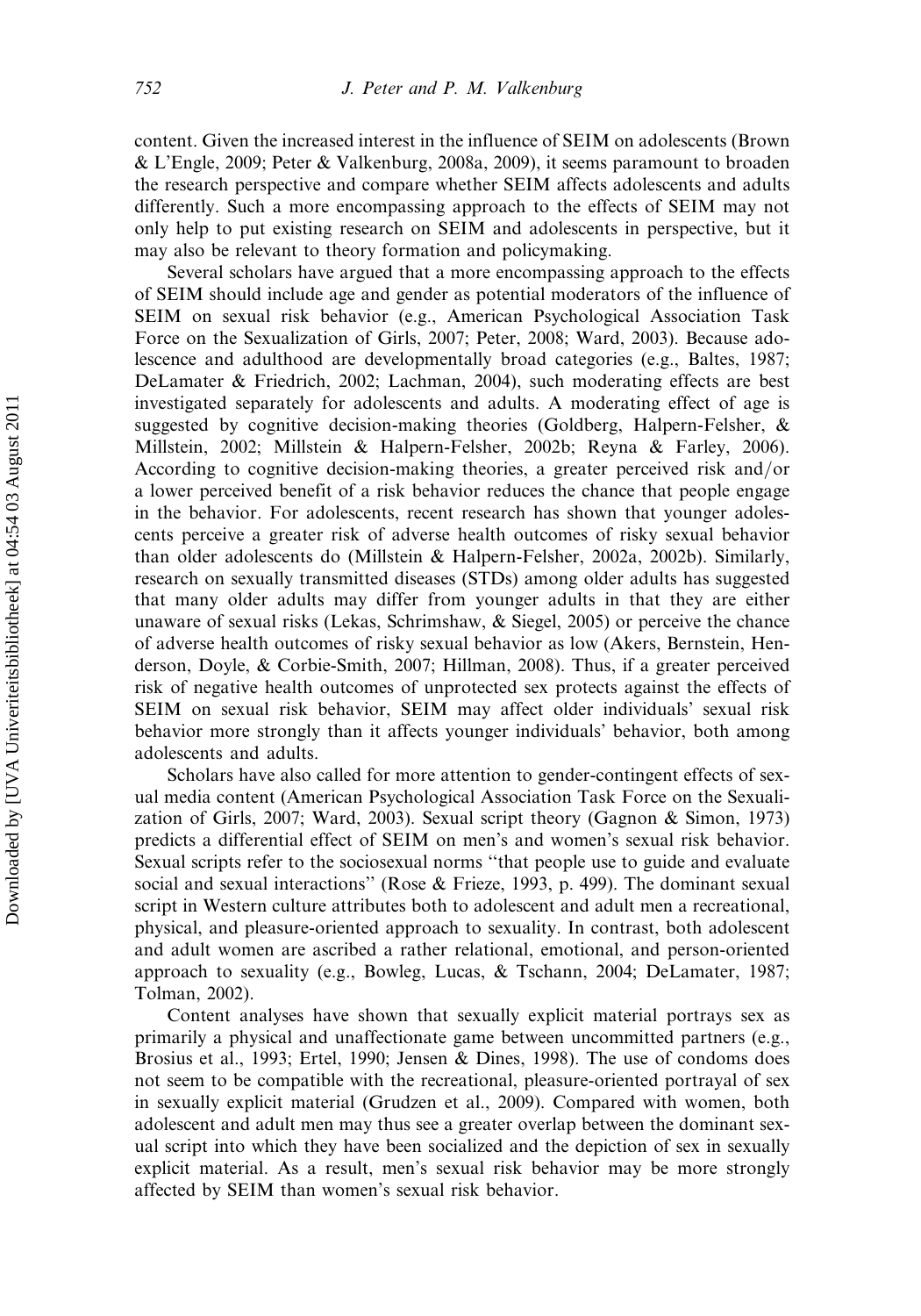#### Method

#### Sample and Procedure

We conducted a two-wave panel study among nationally representative samples of Dutch adolescents (aged 12–17 years) and Dutch adults (18 years of age and older). The first wave was fielded in May 2008; the second wave was fielded 6 months later, in November 2008. Before the study started, institutional approval and informed consent of all respondents were obtained. For minors, also parental consent was obtained. Respondents were randomly selected from an online pool of respondents administered by Veldkamp, a Dutch survey institute. At the start of the study, the respondent pool comprised 10,990 Dutch adolescents and 100,267 Dutch adults. In contrast to convenience online samples with their danger of self-selection biases, the pool of potential respondents was originally sampled randomly among the Dutch population and is continuously updated. In the Netherlands, more than 90% of the adults and 98% of adolescents have home Internet access (CBS, 2008). As a consequence, potential biases resulting from Internet access present hardly a problem for the representativity of the sample.

In the first wave, 2,092 adolescents and 1,266 adults were randomly contacted. The response rates was  $84\%$  ( $N = 1,765$ ) among the adolescents, and  $81\%$  among the adults ( $N = 1,026$ ), calculated according to the guidelines of the American Association for Public Opinion Research (2009). 1,445 adolescents and 833 adults also completed the questionnaire in the second wave, resulting in an attrition rate of 18% among adolescents and 19% among adults. Additional analyses indicated that those who completed both questionnaires did not systematically deviate from those respondents who dropped out after Wave 1. Thus, panel attrition did not reduce the generalizability of the findings.

Respondents were asked to fill in an online questionnaire. For sensitive issues, online surveys have been shown to be superior to other survey modes (Mustanski, 2001). Respondents were notified that the study was about sexual issues and that they could stop at any time they wished. Respondents were also told that the principal investigators had no chance to trace identifying information. Veldkamp only provided us with a unique number code for each respondent and did not link the answers to respondents' personal information. Filling in the questionnaire, which also included other measures and the questions irrelevant to this study, took about 15–20 minutes. The respondents received a voucher worth 5 euros for participation.

#### Measures—Key Variables

#### Use of SEIM

We asked respondents how often, in the 6 months before the interview, they had intentionally looked at (a) pictures with clearly exposed genitals; (b) video (clips) with clearly exposed genitals; (c) pictures in which people are having sex; (d) video (clips) in which people are having sex. The introduction of the question stated clearly that the items referred to sexually explicit, pornographic content on or from the Internet. Respondents were also informed that looking at such content did not require being online, but could refer to sexually explicit material downloaded from the Internet. Further, it was explained that genitals referred to the penis and the vagina and that ''having sex'' implied unconcealed vaginal, anal, or oral penetration.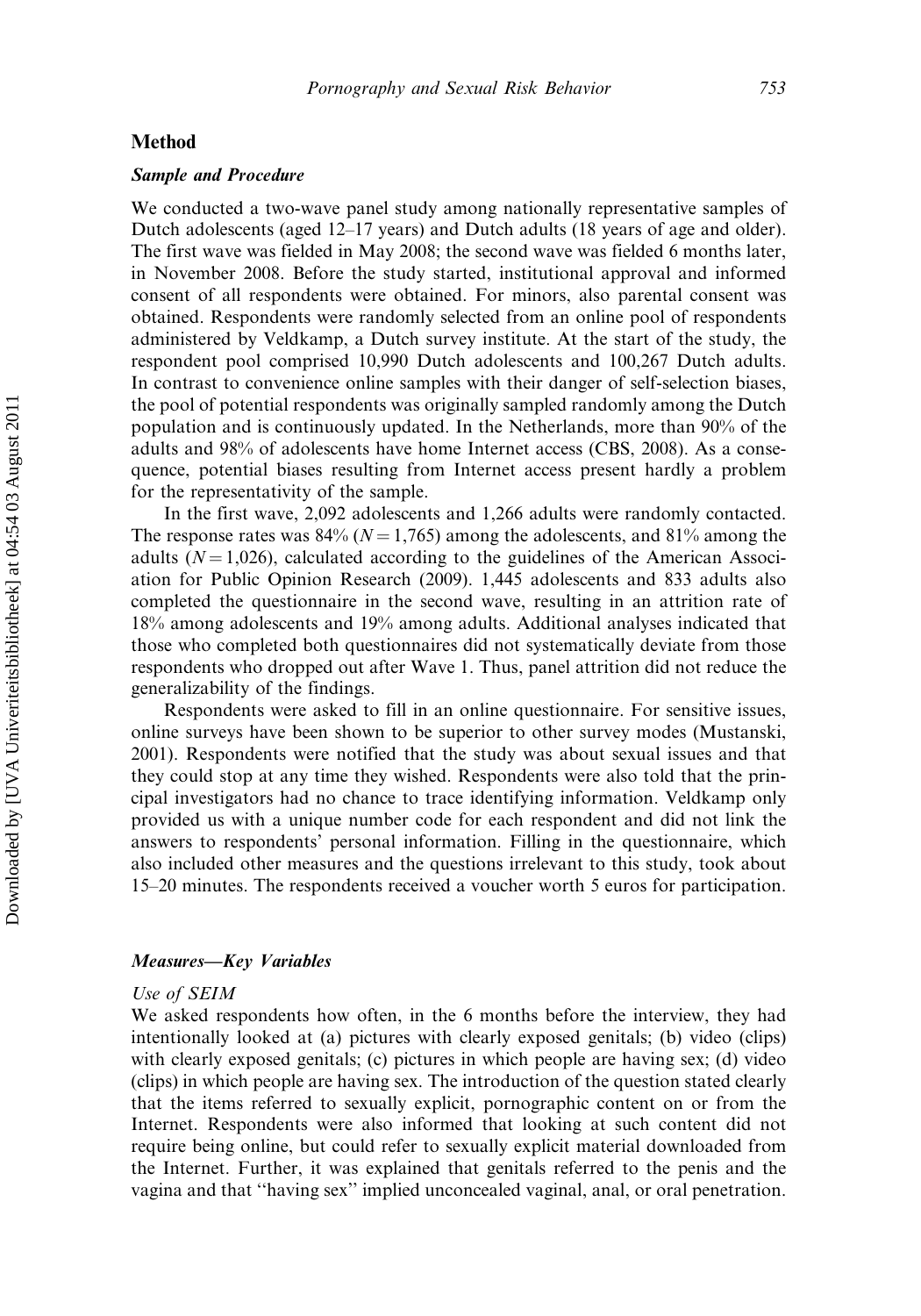Participants responded on a 7-point scale, as follows: 1 (never), 2 (less than once a month),  $3(1-3$  times a month),  $4$  (once a week),  $5$  (several times a week),  $6$  (every  $day$ ), and 7 (several times a day). This operationalization has successfully been used in a recent study (Peter & Valkenburg, 2006). In the adolescent and the adult sample and in Wave 1 and Wave 2, the items formed unidimensional scales, with a minimum explained variance of 88%. All Cronbach's alphas were at least .95 ( $M_{\text{adolescents(t1)}} =$ 1.43,  $SD = 0.93$ ;  $M_{\text{adults(t1)}} = 1.52$ ,  $SD = 1.03$ ;  $M_{\text{adolescents(t2)}} = 1.45$ ,  $SD = 0.96$ ;  $M_{\text{adults}(t2)} = 1.46$ ,  $SD = 0.99$ ).

#### Sexual Risk Behavior

We asked the respondents: ''How often in the past six months did you have sex with somebody that you did not know without using a condom?'' Response categories were 1 (never), 2 (once), 3 (2 times), 4 ( $3-5$  times), 5 (6 times and more)  $(M_{\text{adolescents(t1)}} = 1.06, SD = 0.48; M_{\text{adults(t1)}} = 1.12, SD = 0.61; M_{\text{adolescents(t2)}} = 1.05,$  $SD = 0.39$ ;  $M_{\text{adults}(t2)} = 1.06$ ,  $SD = 0.43$ ).

#### Gender

Men were coded 0 (adolescents: 51%; adults: 49), women were coded 1 (adolescents: 49%; adults: 51%).

#### Age

Respondents' age was computed for May 2008, the starting point of Wave 1. The mean age was 14.49 ( $SD = 1.68$ ) in the adolescent sample, and 47.89 ( $SD = 16.67$ ) in the adult sample.

#### Measures—Control Variables

Despite the robust analysis techniques we used, analyses of data from nonexperimental designs always run the risk of omitted variable bias. Therefore, we controlled for a number of alternative explanations of sexual risk behavior (Boyer et al., 2000; DiClemente et al., 2007; Kirby, 2002; Kotchick et al., 2001; Myers, Javanbakht, Martinez, & Obediah, 2003): sensation seeking, life satisfaction, attachment to friends, sexual orientation, relationship status, number of lifetime sex partners, and sexual risk behavior of friends.

#### Sensation Seeking

We used the Brief Sensation Seeking Scale (Hoyle, Stephenson, Palmgreen, Lorch, & Donohew, 2002). In earlier research (Peter & Valkenburg, 2008b), the experience-seeking items and the bungee-jumping item loaded on a different factor than the remaining five items of the scale. As a result, we operationalized the concept only with those five items (e.g., ''I would love to have new and exciting experiences, even if they are illegal''). Responses were reported on a 5-point scale ranging from 1 (applies completely) to 5 (does not apply at all) and were reverse coded. The five items formed a unidimensional scale, both in the adolescent and the adult sample (explained variance 66% in the adolescent sample, Cronbach's alpha<sub>adolescents</sub>(t1) = .87,  $M_{\text{adolescents(t1)}} = 2.89$ ,  $SD = 0.87$ ; explained variance 63% in the adult sample, Cronbach's alpha<sub>adults(t1)</sub> = .86,  $M_{\text{adults(t1)}}$  = 2.54,  $SD$  = 0.78).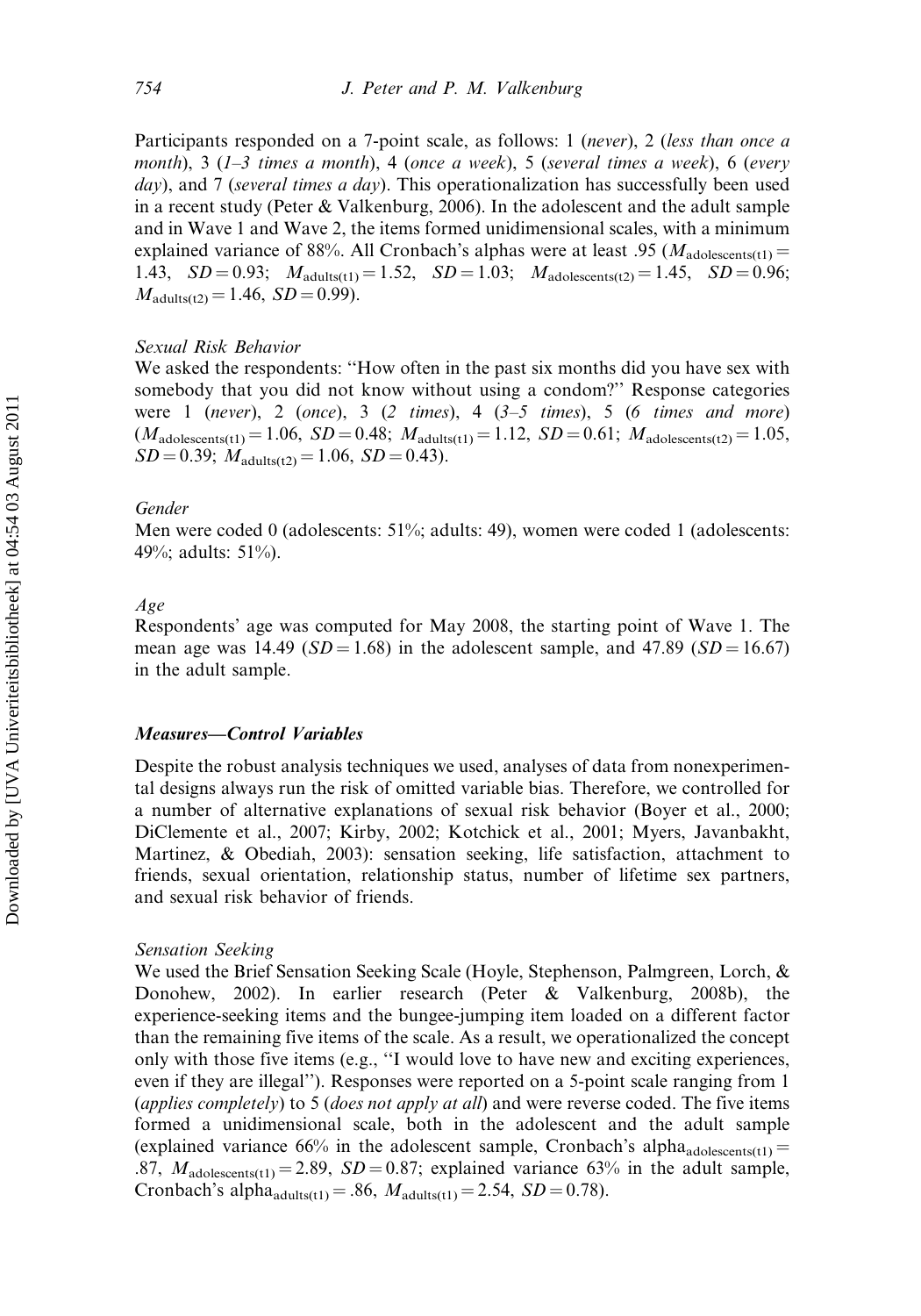#### Life Satisfaction

This concept was operationalized with the 5-item Satisfaction With Life Scale (Diener, Emmons, Larsen, & Griffin, 1985). Responses were reported on a 5-point scale ranging from 1 (*applies completely*) to 5 (*does not apply at all*) and were reverse coded. Factor analyses revealed the unidimensionality of the scale for both samples (explained variance 66% in the adolescent sample, Cronbach's alpha<sub>adolescents(t1)</sub> = .87,  $M_{\text{adolescents(t1)}} = 3.47$ ,  $SD = 0.74$ ; explained variance 72% in the adult sample, Cronbach's alpha<sub>adults(t1)</sub> = .90,  $M_{\text{adults(t1)}}$  = 3.48,  $SD$  = 0.79).

#### Attachment to Friends

We operationalized this concept with four items from the inventory of parent and peer attachment (Armsden & Greenberg, 1987). We chose the four items with the highest factor loadings in a previous Dutch study based on the inventory (Van Ammers et al., 1998). The selected items were ''When my friends know that something is bothering me, they ask me about it"; "I tell my friends about my problems and troubles''; ''My friends help me to understand myself better''; and ''When I am angry about something, my friends try to be understanding.'' Response categories ranged from 1 (fully agree) to 5 (fully disagree) and were reverse coded. In the adolescent sample and the adult sample, the items loaded on one factor (explained variance 72% in the adolescent sample, Cronbach's alpha<sub>adolescents</sub>(t<sub>1</sub>) = .87,  $M_{\text{adolescents(t1)}} = 3.47$ ,  $SD = 0.81$ ; explained variance 75% in the adult sample, Cronbach's alpha<sub>adults(t1)</sub> = .89,  $M_{\text{adults(t1)}}$  = 3.24,  $SD$  = 0.83).

#### Sexual Orientation

We geared our operationalization of respondents' sexual orientation toward the H-scale developed by Kinsey, Pomeroy, and Martin (1948). We asked respondents whether they felt sexually attracted 1 (only to males), 2 (mainly to males, but also to females), 3 (equally to males and females), 4 (mainly to females, but also to males), and 5 (only to females). We recoded the scale into a dichotomous variable with the categories 0 (not exclusively heterosexual) and 1 (exclusively heterosexual). Ninety-five percent of the adolescent sample and 91% of the adult sample were exclusively heterosexual.

#### Relationship Status

Singles were coded 0, people in a committed relationship (adolescents, adults) or registered partnership/ marriage (adults) were coded 1. Sixteen percent of the adolescents and 75% of the adults were in a relationship.

#### Lifetime Sexual Partners

Respondents were asked to indicate with how many different partners they had had sex so far( $M_{\text{adolescents(t1)}} = 0.31$ ,  $SD = 1.60$ ;  $M_{\text{adults(t1)}} = 4.3$ ,  $SD = 7.13$ ).

#### Friends' Sexual Risk Behavior

We asked respondents how often, in the past 6 months, they thought their friends had looked on the Internet for someone to have sex with. Respondents reported on a 5-point scale: 1 (never), 2 (once), 3 (2 times), 4 ( $3-5$  times), 5 (6 times and more)  $(M_{\text{adolescents}(t1)} = 1.22, SD = 0.61; M_{\text{adults}(t1)} = 1.29, SD = 0.62).$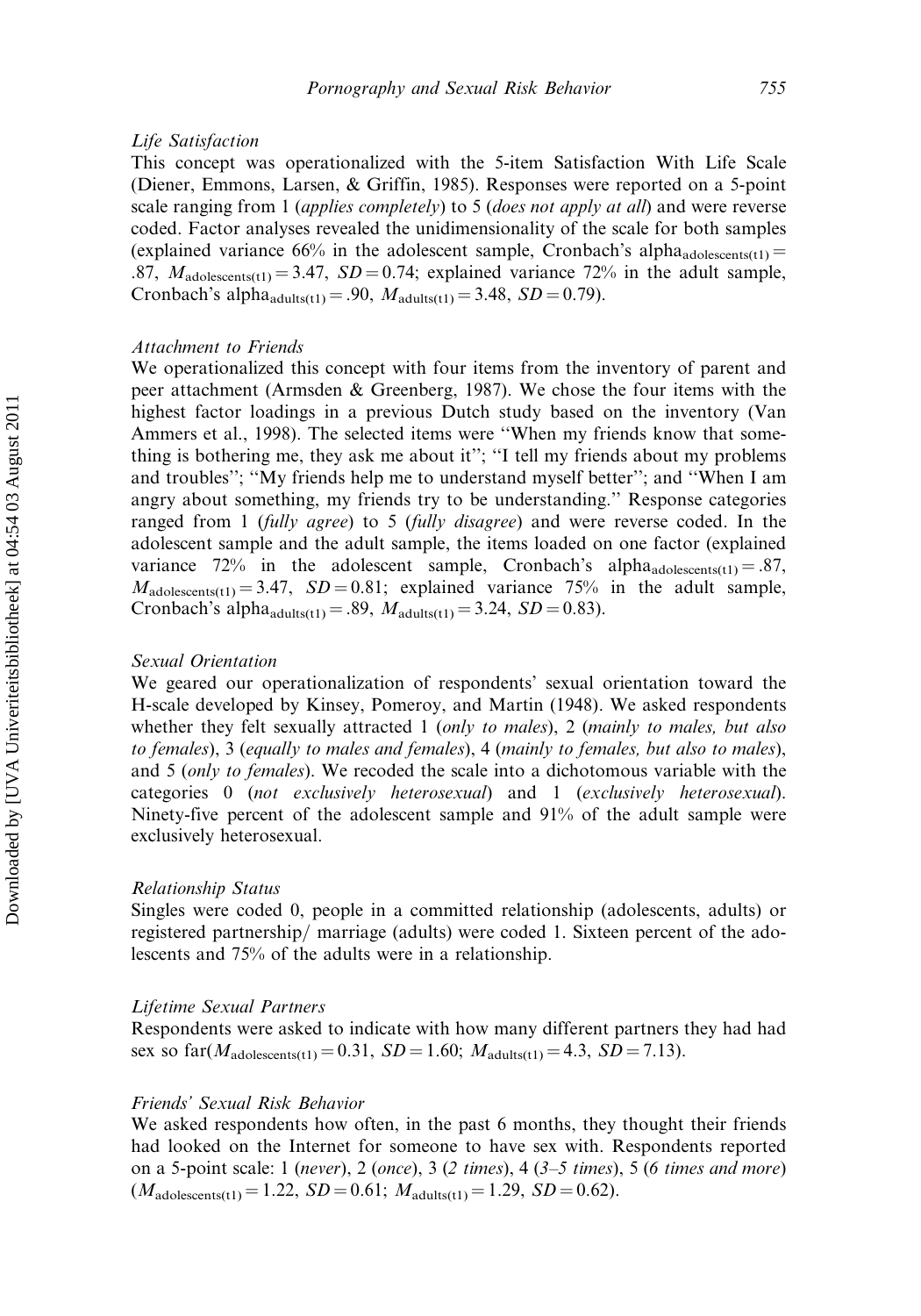#### Data Analysis

Our basic analysis strategy was to regress sexual risk behavior at Wave 2 on exposure to SEIM at Wave 1 and on sexual behavior at Wave 1, as well as on the control variables at Wave 1. The autoregressive component of the model (i.e., the control for previous levels of sexual risk behavior) reduces the chance of a spurious relation between the predictor and the outcome variable of interest. However, standard ordinary least squares (OLS) regressions were not suitable for our purpose because assumptions of OLS regression were not met: As Shapiro-Wilk tests revealed, our key variables, most of our control variables, and the pertinent residuals were not normally distributed, both in the adolescent and the adult sample. Further, the Breusch-Pagan/Cook-Weisberg test showed that, in both the adolescent and the adult sample, the residuals did not have a constant variance, that is, they were heteroscedastic. In such instances, OLS regressions may be inefficient and may lead to biased and inconsistent standard errors, often resulting in Type 1 errors (Cohen, Cohen, West, & Aiken, 2003).

As a consequence of these statistical complications, we decided to tackle the problems in our data with a two-step strategy.<sup>1</sup> First, to address the heteroscedasticity problem, we estimated our OLS models with the heteroscedasticity-consistent standard error HC3, following recommendations by Hayes and Cai (2007). Moreover, we bootstrapped the 95% confidence intervals for our estimates. In the bootstrapping method, a computer generates a series of samples by sampling cases, with replacement, from the original data set. Bootstrapping does not make assumptions about the distribution type of the variables or the sampling distribution of the statistic. As a result, bootstrapping produces more robust significance estimates than parametric tests when data violate assumptions of OLS regressions.

Second, to address the problem of our nonnormally distributed dependent variable in addition to the heteroscedasticity problem, we recoded our dependent variable in a dichotomous variable and ran logistic regressions. Logistic regression does not assume normally distributed variables and homoscedasticity, which may outweigh the loss of variance in dichotomizing our dependent variable. Testing our hypotheses thus in two steps, we accepted a particular finding only as statistically significant if the test with the heteroscedasticiy-consistent standard error and the bootstrapping test in the OLS regression as well as the logistic regression produced significant results.

Because our dependent variable was skewed, we also checked with the global influence measure Cook's D and the specific influence measure Dfbeta whether outliers unduly affected the model estimation in the OLS regression. In the logistic regression, we did the same with the Pregibon influence statistic. After inspecting each of the few cases that exceeded the specific cut-off values, we decided to remove

<sup>&</sup>lt;sup>1</sup>Several other remedies were not applicable to our particular data. Data transformations, such as the log-transformation of skewed variables, often do not solve the problem of nonnormal distributions, in particular when interaction effects are investigated (Russell & Dean, 2000). Moreover, regression types designed for skewed dependent variables, such as Poisson and Tobit regression, were not useful because neither did we have a true count-data dependent variable (for Poisson regression, see Osgood, Finken, & McMorris, 2002) nor homoscedastic residuals (for Tobit regression, see Hutchinson & Holtman, 2005).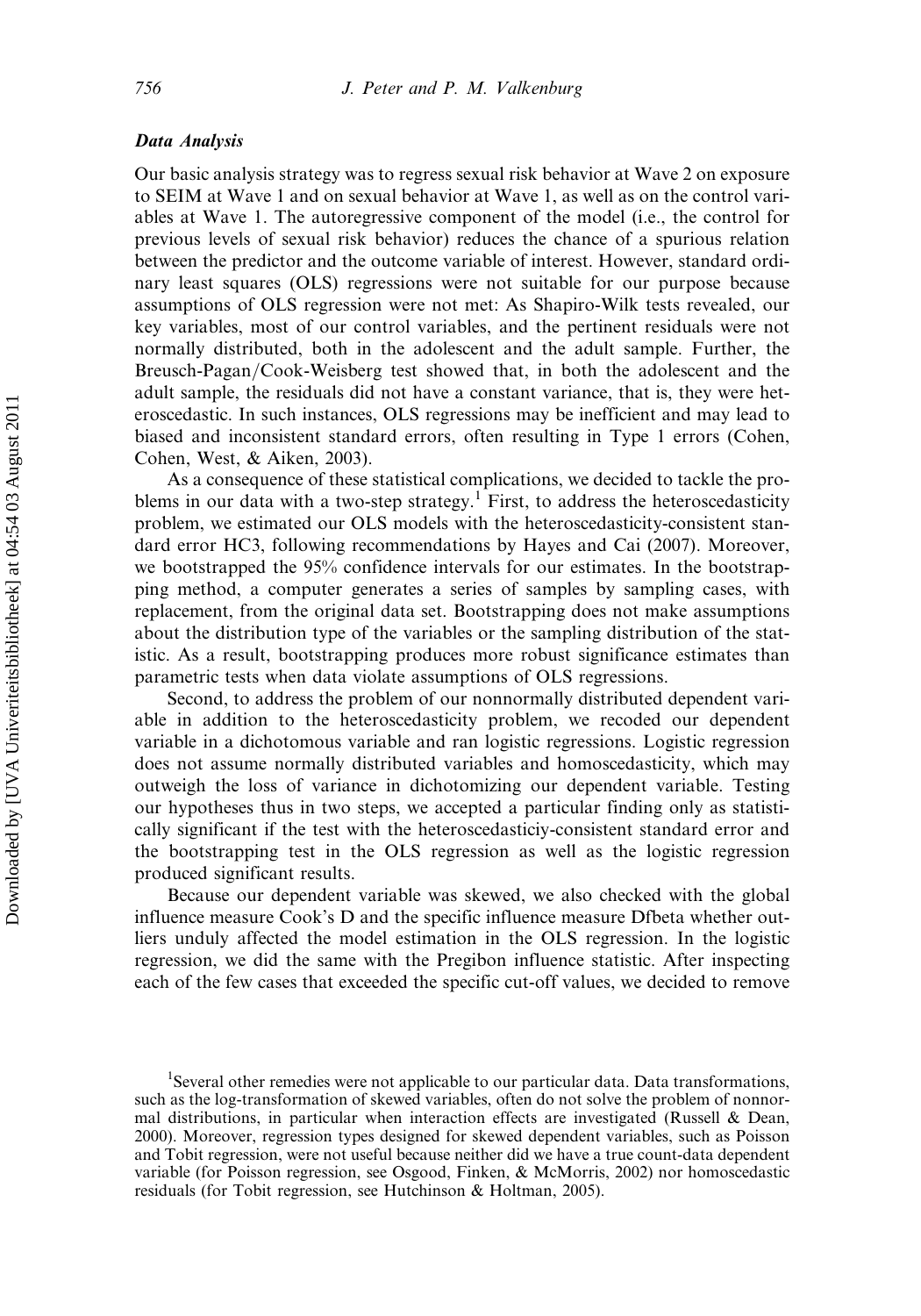one case from the adolescent sample because of obvious misreporting. The number of cases in the adolescent sample thus dropped to 1,444 cases.

#### Results

Of the adolescents, 30.1% reported that they had intentionally watched sexually explicit material in the 6 months before the survey (Wave 1). Among adults, this percentage was nearly the same, with 30.4% reporting that they had done so (Wave 1; for detailed information on the various items, see Peter & Valkenburg, in press). Of the adolescents, 2.1% had had casual sex without using a condom in the 6 months before they were interviewed in Wave 2. Among adults, this percentage was 2.8% (Wave 2). Table 1 shows the zero-order correlations for the key variables of this study separately for adolescents (lower triangle, in bold) and adults (upper triangle). Among adolescents, the use of SEIM (Wave 1) was not significantly related to sexual risk behavior (Wave 2),  $r = .05$ , ns. Among adults, however, more frequent use of SEIM (Wave 1) was associated with more frequent sexual risk behavior (Wave 2),  $r = .14, p < .001.$ 

Table 2 shows the results of the OLS regressions with heteroscedasticityconsistent standard errors (HCSE) and the bootstrap bias-corrected accelerated 95% confidence interval (bca 95% CI) in the adolescent sample. Table 3 displays the same results for the adult sample. The results of the logistic regressions are reported in the text. As Model 1 in Table 2 shows, no significant effect of SEIM use (Wave 1) on sexual risk behavior (Wave 2) occurred among adolescents,  $B = -.009$ , HCSE = .012, ns. The bootstrap bca 95% CI confirmed this nonsignificant result because it included zero, ranging from  $-.031$  to .016 (Model 1, Table 2). The logistic regression also elicited a nonsignificant finding, with the odds ratio  $(OR) = .980$ , ns, and the 95% CI of the OR ranging from .658 to 1.459. In logistic regression, the CI indicates nonsignificance of the OR when it includes 1.

Among adults, the influence of SEIM use on sexual risk behavior was significant,  $B = .044$ , HCSE = .019,  $p < .005$  (Model 1, Table 3). The bootstrap bca 95% CI confirmed this result as it did not include zero  $(.017/.090)$ . The logistic regression also elicited a significant effect of SEIM use on sexual risk behavior, OR = 2.201,  $p < .001$ , 95% CI: 1.493/3.302. In conclusion, greater SEIM use in

Table 1. Zero-order correlations between the key variables, separately for adolescents and adults

| 1. SEIM use $(W1)$           |           | $0^{9**}$ | $14***$ | $-.35***$ | $-.08*$ |
|------------------------------|-----------|-----------|---------|-----------|---------|
| 2. Sexual risk behavior (W1) | $.08***$  |           | $53***$ | $-.06$    | $11**$  |
| 3. Sexual risk behavior (W2) | .05       | $.32***$  |         | $-.04$    | $.10**$ |
| 4. Female                    | $-.27***$ | $-.02$    | .04     |           | $-.09*$ |
| 5. Age                       | $.17***$  | .05       | .02     | .00.      |         |
|                              |           |           |         |           |         |

Note. The results for the adolescent sample appear in the lower triangle and appear in bold ( $N = 1,444$ ). The upper triangle displays the results for the adult sample ( $N = 833$ ).  $p < .05.$  \*\* $p < .01.$  \*\*\* $p < .001$  (two-tailed).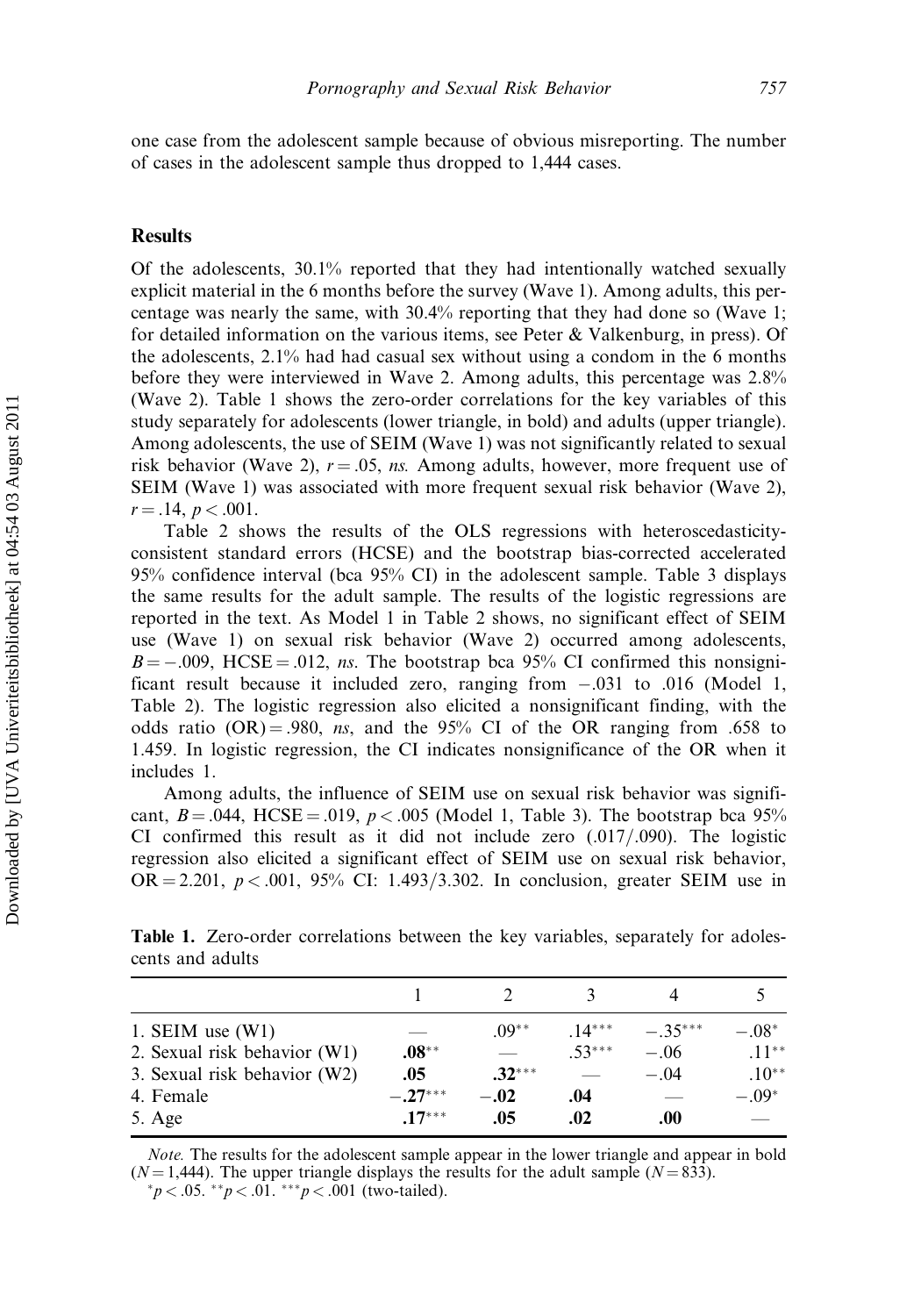| ׇ֚֕֡                    |
|-------------------------|
|                         |
|                         |
| ١                       |
| l<br>ı                  |
| $\ddot{\hat{}}$         |
| ֡֡֡֡֡֡                  |
|                         |
|                         |
| ١                       |
|                         |
|                         |
|                         |
|                         |
| l<br>l                  |
|                         |
| ו<br>ו<br>$\frac{1}{1}$ |
| ֚                       |
| $-111$                  |
|                         |
|                         |
|                         |
|                         |
|                         |
| ļ                       |

Table 2. Effect of SEIM use on adolescents' sexual risk behavior (Wave 2) Table 2. Effect of SEIM use on adolescents' sexual risk behavior (Wave 2)

|                                  |                                                                                                                     |                  | Model 2               |                  | Model 3                  |                  |
|----------------------------------|---------------------------------------------------------------------------------------------------------------------|------------------|-----------------------|------------------|--------------------------|------------------|
|                                  | Model 1                                                                                                             |                  | Age-interaction model |                  | Gender-interaction model |                  |
|                                  | B (HCSE)                                                                                                            | bca 95% $CI$     | <b>B</b> (HCSE)       | bca $95%$ CI     | B (HCSE)                 | bca $95%$ CI     |
| SEIM use                         | .009(0.012)                                                                                                         | $-.031/016$      | 029 (.089)            | $-.128/0.219$    | $-0.013(0.013)$          | $-.036/.014$     |
| Sexual risk behavior             | 248(.097)                                                                                                           | .095 / .468      | $(.098)^*$<br>.248(   | 086/.459         | $(0.097)^*$              | 0.24/780         |
| Female                           | .007(021)                                                                                                           | $-.030/.054$     | .006(.021)            | 033/046          | $-0.033(0.044)$          | $-.118/.048$     |
| Age                              | .002(.005)                                                                                                          | $-0.008 / 0.010$ | (010)<br>005(         | .014 / 024       | .001(.005)               | $-.009/.012$     |
| Sensation seeking                | .007(013)                                                                                                           | $-.032/.015$     | $-.006(.012)$         | $-.033/.014$     | $-.007(012)$             | $-.032/.016$     |
| Life satisfaction                | (019)(014)                                                                                                          | $-.000/.058$     | (0.10, 0.014)         | $-.002/.052$     | $(0.19)$ $(0.014)$       | $-.003/.055$     |
| Attachment                       | .005(.016)                                                                                                          | $-.041/022$      | $-0.006$ $(0.016)$    | $-.041/022$      | $-0.005(0.016)$          | $-.040/.022$     |
| Heterosexual orientation         | $-0.054(0.055)$                                                                                                     | $-.215/.014$     | $-0.055$ (.056)       | $-.210/.015$     | $-0.049(0.056)$          | $-255/024$       |
| In a relationship                | .003(0.023)                                                                                                         | $-042/046$       | $-0.003(0.023)$       | $-0.040 / 0.049$ | $-0.004(023)$            | $-.042/.051$     |
| Number of lifetime sex partners  | 003(0.008)                                                                                                          | .026/.027        | (009)<br>003(         | .028 / .027      | 004 (.008)               | $-0.025 / 0.025$ |
| Sexual risk behavior friends     | 020(0.026)                                                                                                          | $-.075/.022$     | (026)<br>$-0.020 -$   | .077/.023        | 020 (.026)               | $-0.079/024$     |
| $Age \times Exposure$ SEIM       |                                                                                                                     |                  | $-0.003$ (.006)       | $-.015/008$      |                          |                  |
| Gender × Exposure SEIM           |                                                                                                                     |                  |                       |                  | 032 (.036)               | $-.033/.108$     |
| Constant                         | 891 (.242)                                                                                                          |                  | 842 (.287)            |                  | 888 (.242)               |                  |
| $\Delta R^2$                     |                                                                                                                     |                  | $000$ .               |                  | $000$ .                  |                  |
|                                  | $\overline{101}$                                                                                                    |                  | $\overline{101}$      |                  | 101                      |                  |
| Note. SEIM = sexually explicit 1 | internet material, HCSE = heteroscedasticity-consistent standard error (HC3), bca 95% CI = bootstrap bias-corrected |                  |                       |                  |                          |                  |

758

Ļ. accelerated 95% confidence interval (1,000 bootstrap samples,  $N = 1,444$  each). All predictors were measured at Wave 1.  $p < .001$  (two-tailed).  $p < 0.05$ .  $* p < 0.01$ .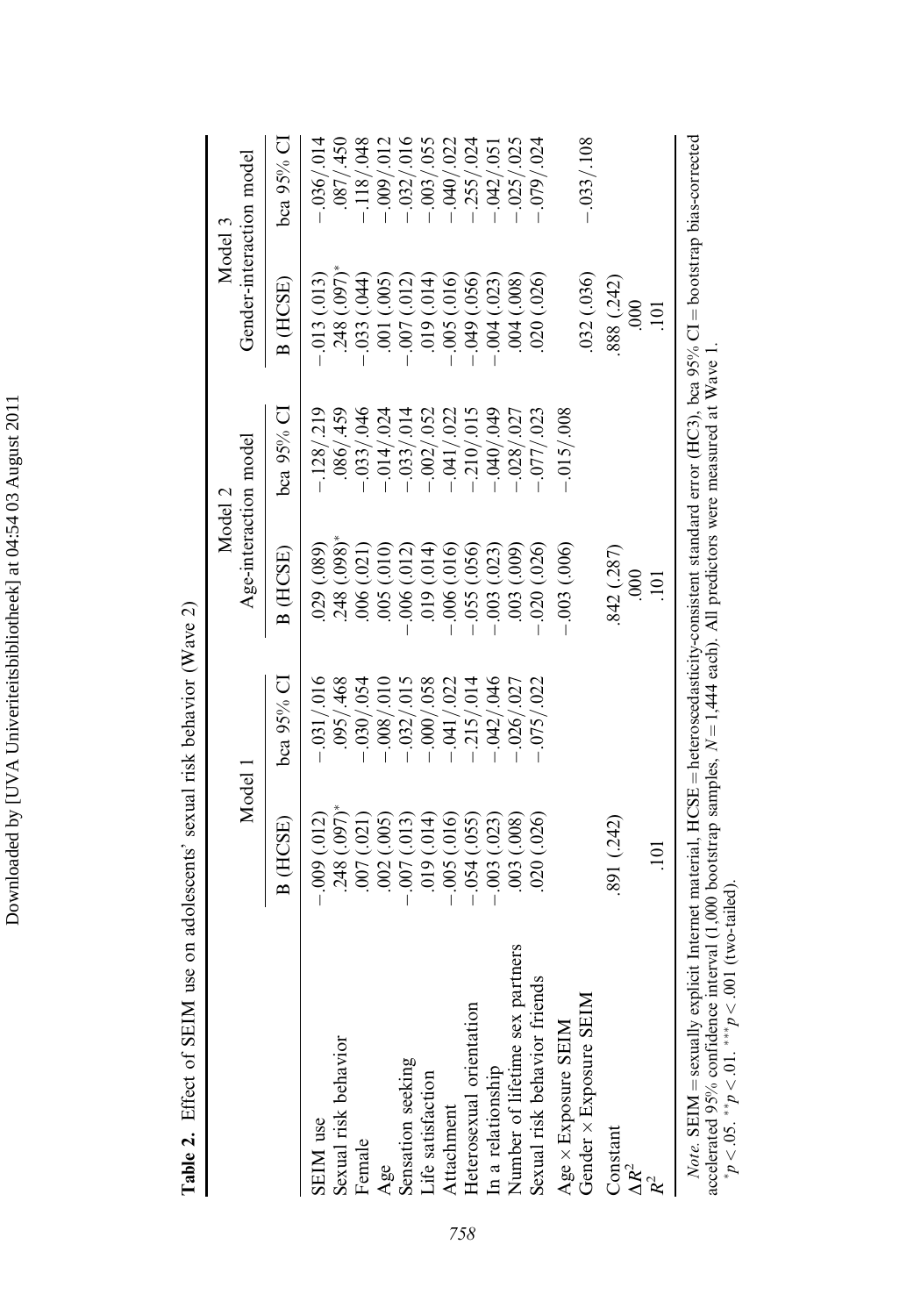|                                                                                                                                                    |                            |              | Model 2                    |                  | Model 3                           |                |
|----------------------------------------------------------------------------------------------------------------------------------------------------|----------------------------|--------------|----------------------------|------------------|-----------------------------------|----------------|
|                                                                                                                                                    | Model 1                    |              | Age-interaction model      |                  | Gender-interaction model          |                |
|                                                                                                                                                    | B (HCSE)                   | bca $95%$ CI | B (HCSE)                   | bca $95%$ CI     | B (HCSE)                          | bca 95% CI     |
| SEIM use                                                                                                                                           | 044 (.019)*                | 017/090      | $(086)$ $(086)$            | .254 / .073      | $052(.022)^*$                     | 019/.103       |
| Sexual risk behavior                                                                                                                               | $355(.106)$ **             | 181/.573     | $353$ (.106) <sup>**</sup> | .185 / .576      |                                   | 118/.572       |
| Female                                                                                                                                             | 033 (.025)                 | .006/.089    | .033(.025)                 | $-0.007/000$     | $.353(.106)$ **<br>$.105(.049)$ * | .024 / .213    |
| Age                                                                                                                                                | (001)(001)                 | .000/.004    | (.003)<br>$\,$ 001 (       | $-.007/002$      | (001)(001)                        | $-0.000 / 000$ |
| Sensation seeking                                                                                                                                  | 012(0.024)                 | $-.021/079$  | (.024)<br>$\frac{12}{019}$ | $-.018/.082$     | .014(024)                         | $-0.019/080$   |
| Life satisfaction                                                                                                                                  | (019)(018)                 | $-.009/.056$ | (.018)                     | $-.010/.059$     | .019(0.018)                       | $-0.007/056$   |
| Attachment                                                                                                                                         | (0.029)(0.024)             | .084 / .007  | .028(.023)                 | $-0.089 / 0.009$ | (0.001, 0.001)                    | $-.086/.007$   |
| Heterosexual orientation                                                                                                                           | (1040, 0.084)              | .013/.190    | (1040, 180)                | .016/.191        | .082(.043)                        | 197/.197       |
| In a relationship                                                                                                                                  | $-.107(.051)$ <sup>*</sup> | $.224/-.025$ | $.104(.050)$ *             | $-.220/-.026$    | $-.103(.051)$ <sup>*</sup>        | $-222/ -026$   |
| Number of lifetime sex partners                                                                                                                    | $-0.003(0.002)$            | 009/.000     | .004(.002)                 | $-0.010/-000$    | $-0.003(0.002)$                   | $-.009/.000$   |
| Sexual risk behavior friends                                                                                                                       | $(040)$ $050$ .            | $-155/003$   | 061 (.039)                 | $-.156/.001$     | (040)<br>.057                     | $-.148/.003$   |
| $Age \times Exposure$ SEIM                                                                                                                         |                            |              | 002(002)                   | $-.001/0017$     |                                   |                |
| Gender × Exposure SEIM                                                                                                                             |                            |              |                            |                  | $-.056(.025)$ *                   | $-113/ -016$   |
| Constant                                                                                                                                           | 796 (.328)                 |              | 945 (.346)                 |                  | .786 (.326)                       |                |
| $\Delta R^2$                                                                                                                                       |                            |              | $\overline{00}$            |                  | $.002*$                           |                |
|                                                                                                                                                    | $\frac{311}{2}$            |              | 312                        |                  | 313                               |                |
| Note, SEIM = sexually explicit Internet material. HCSE = heteroscedasticity-consistent standard error (HC3), bca 95% CI = bootstrap bias-corrected |                            |              |                            |                  |                                   |                |

| :<br>;<br>$\overline{\phantom{a}}$                                                                         |
|------------------------------------------------------------------------------------------------------------|
| ı<br>ı                                                                                                     |
| $rac{b}{c}$<br>i                                                                                           |
| 5<br>ξ<br>i<br>Contractor                                                                                  |
| is si<br>-<br>-<br>-<br>-<br>-<br>-<br>-<br>-<br>-<br><br><br><br><br><br><br><br><br><br><br><br><br><br> |
| I                                                                                                          |
| $\frac{1}{2}$                                                                                              |
| I                                                                                                          |
| 5                                                                                                          |
| بہ<br>مہم<br>š<br>I<br>j<br>ĺ                                                                              |
| ì<br>Ī                                                                                                     |
| į<br>.<br> <br>                                                                                            |

Note. SEIM = sexually explicit Internet material, HCSE = heteroscedasticity-consistent standard error (HC3), bca 95% CI = bootstrap bias-corrected Ļ accelerated 95% confidence interval (1,000 bootstrap samples,  $N=833$  each). All predictors were measured at Wave 1.  $p < .001$  (two-tailed).  $p < 0.05$ .  $* p < 0.01$ .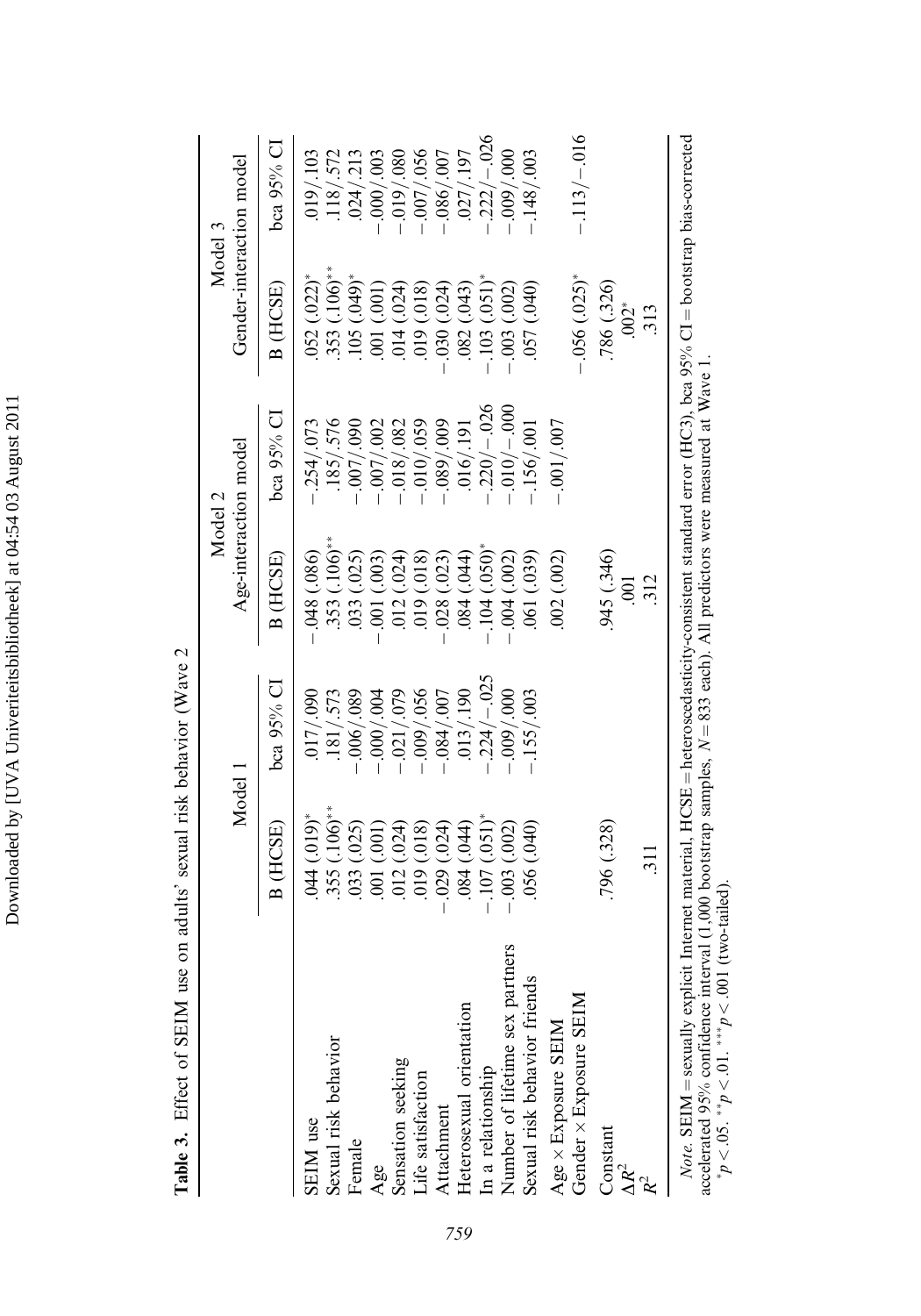Wave 1 increased risky sexual behavior at Wave 2 among adults, but not among adolescents.<sup>2</sup>

We expected that, in the adolescent sample and the adult sample, the effect of SEIM use on sexual risk behavior would be greater among older individuals than among younger individuals. To investigate this, we added an interaction term between age and SEIM use (Wave 1) to the model (see Model 2, the age-interaction model, in Tables 2 and 3). Because Hayes (2005) has shown that the centering of variables in interaction effects in multiple regressions is often ineffective, we did not center the variables that constitute the interaction term. Neither in the adolescent sample,  $B = -.003$ , HCSE = .006, ns (bca 95% CI:  $-.015/.008$ ; Model 2, Table 2), nor in the adult sample,  $B = .002$ , HCSE = .002, ns, (bca 95% CI:  $-.001/.007$ ; Model 2, Table 3), did a significant interaction effect between age and SEIM use occur. When we ran logistic regressions, we obtained the same results for the adolescent sample, OR = .942, ns, 95% CI: .747/1.187, and for the adult sample, OR = .996, ns, 95% CI: .769/1.021.

We also expected that SEIM use would more strongly influence male sexual risk behavior than female sexual risk behavior. Among adolescents, no significant interaction effect between gender and SEIM use emerged (see Model 3, the gender-interaction model, in Table 2), which was also confirmed in the logistic regression,  $OR = 1.770$ , ns,  $95\%$  CI: .749/4.181. Among adults, however, gender did moderate the effect of SEIM use on sexual risk behavior,  $B = -.056$ , HCSE = .025,  $p < .05$  (bca 95% CI:  $-.113/-.016$ ; Model 3, Table 3). This was supported in the logistic regression, OR =  $1.43 \times 10^{-24}$ , p < .05, 95% CI: 2.23  $\times$  $10^{-24}$ ,009. Post-hoc probing of the OLS regression results showed that SEIM use increased sexual risk behavior among male adults,  $B = .052$ ,  $HCSE = .022$ .  $p < .005$ . Among female adults, SEIM use did not affect sexual risk behavior,  $B = -.004$ , HCSE = 0.045, ns (for an elaboration on post-hoc probing and relevant formulas, see Aiken & West, 1991).<sup>3</sup>

#### **Discussion**

To date, little research has investigated the influence of SEIM on sexual risk behavior. Further, adolescents are often considered more susceptible to the effects of

<sup>2</sup>Sexual risk behavior may not only be a consequence of exposure to SEIM, but also an antecedent. Individuals who have engaged in sexual risk behavior may be more likely to use SEIM as this material may reflect their sexual preferences better than other sexual media content. To test this possibility, we ran—separately for adolescents and adults—the same OLS regression model with heteroscedasticity-consistent standard errors and bca 95% CIs as described earlier with exposure to SEIM as the dependent variable. Among adults, sexual risk behavior (Wave 1) did not affect exposure to SEIM (Wave 2),  $B = .047$ , HCSE = .049, ns, (bca 95% CI:  $-.033/.182$ ). Among adolescents, sexual risk behavior (Wave 1) negatively predicted exposure to SEIM (Wave 2),  $B = -.126$ , HCSE = .059,  $p < .05$ , (bca 95% CI:  $-.239/-014$ ). Thus, the less often adolescents engaged in sexual risk behavior, the more likely they were to use SEIM.

It is plausible that our results may also be moderated by people's relationship status. Therefore, we ran the interaction-effect models with an interaction effect between relationship status (Wave 2) and SEIM use (Wave 1). No significant interaction effect emerged, neither among adolescents,  $B = .028$ , HCSE = .036, ns (bca 95% CI: -.019/.127), nor among adults,  $B = .049$ , HCSE = .050 (bca 95% CI:  $-.033/174$ ). Researchers should replicate this finding with bigger samples to preclude that power issues affected our results.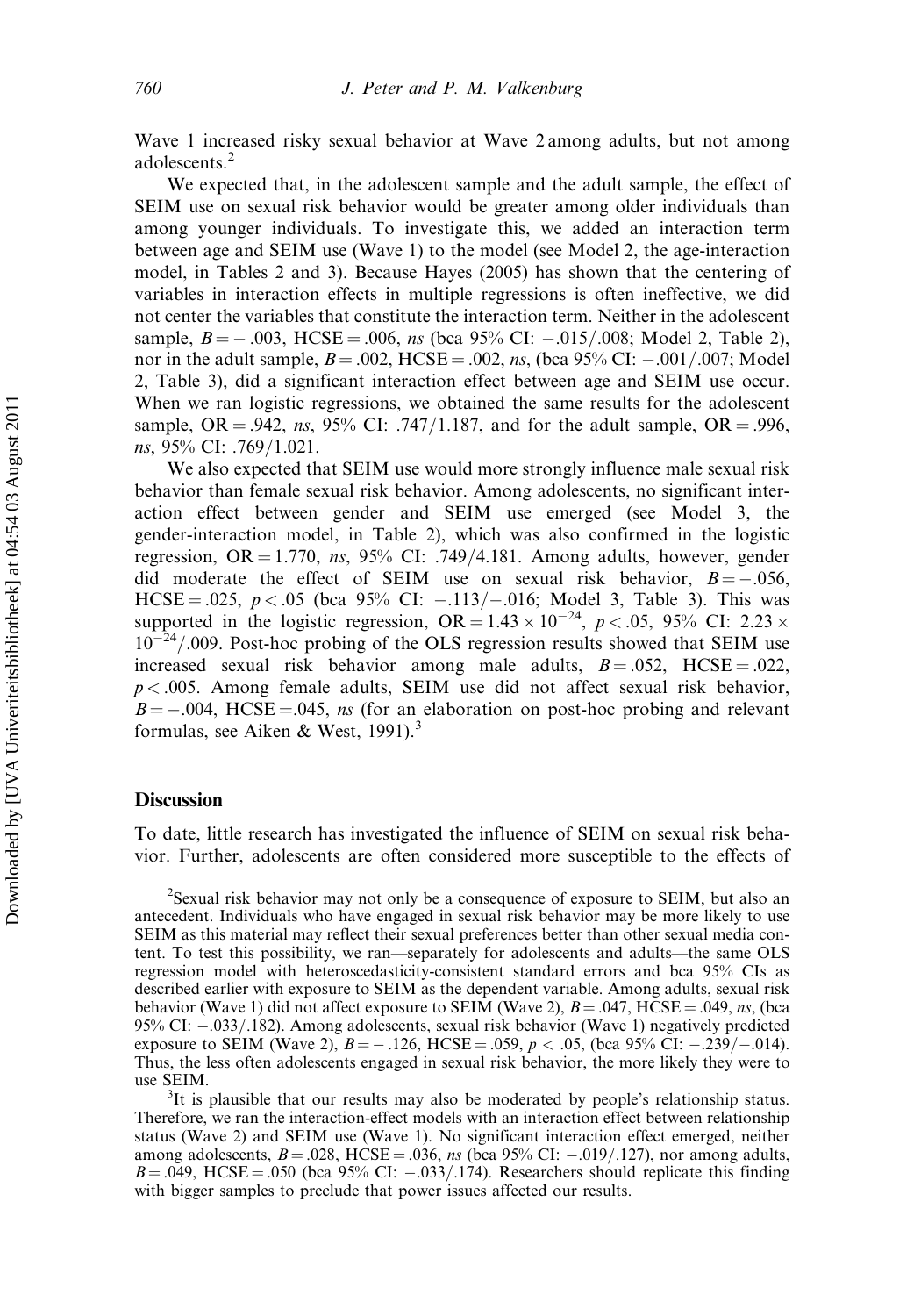SEIM than are adults, but this assumption has never been tested. Last, it is unclear whether potential effects of SEIM depend on gender and age. This study is one of the first to relate SEIM use to people's sexual health. The study has shown that SEIM use did not affect adolescents', but adults' sexual risk behavior. In the adolescent and the adult sample, the influence of SEIM was unrelated to people's age. In the adult sample, however, this influence depended on gender: SEIM increased sexual risk behavior among adult men, but not among adult women.

While our study awaits replication, our findings suggest that adults, and not adolescents, present a potential risk group for an influence of SEIM on sexual risk behavior. This result dovetails with recent research on differences between adolescents and adults in risk perceptions. Several studies have shown that adolescents perceive a higher risk of experiencing adverse sexual health outcomes than adults do (Boone et al., 2003; Millstein & Halpern-Felsher, 2002a). This counterintuitive difference in risk perceptions between adolescents and adults may result from accumulated nonnegative experiences with sexual risk behavior (Reyna & Farley, 2006), notably the absence of adverse outcomes, such as STDs or unwanted pregnancies. Previous experience with sexual risk behavior was the strongest predictor of sexual risk behavior both among adolescents and adults (see Tables 2 and 3). Consequently, nonnegative experiences with sexual risk behavior are more likely to have accumulated among adults than among adolescents. In turn, these accumulated experiences may render adults less critical of the depiction of unsafe sex in SEIM and, ultimately, more susceptible to its influence. To investigate this idea further, future research may study whether previous adverse experiences with sexual risk behavior may moderate the effects of SEIM.

The result that SEIM affected sexual risk behavior among male adults, but not among female adults, resonates with sexual script theory (e.g., Bowleg et al., 2004; DeLamater, 1987; Tolman, 2002). The depiction of sex in SEIM, notably unsafe sex, merges with the dominant sexual script for men, which focuses on recreation and pleasure, while it contradicts the dominant script for women, which focuses on emotions and relationships. Hence, men may accept the messages in SEIM about safe sex more easily than women do. It is interesting to note that gender only moderated the effect of SEIM on sexual risk behavior among adults, but not among adolescents. Two explanations are possible. First, variance in sexual risk behavior was slightly lower among adolescents than among adults. Consequently, it may have been more difficult to detect effects of SEIM on sexual risk behavior among adolescents than among adults. Second, adolescents' and adults' sexual scripts may differ. There is tentative evidence that Dutch young people no longer strictly follow the traditional juxtaposition of desire guiding male sexual behavior and emotion and relationship concerns guiding female sexual behavior (Peter & Valkenburg, 2010). As a result, male and female adolescents may be more similar in their interpretation of SEIM than male and female adults, which diminishes the chance of gender moderating the influence of SEIM on sexual risk behavior.

Our study calls for an extension and differentiation of research on the effects of SEIM. We need to extend research by including sexual health as an additional outcome variable. Traditionally, the majority of studies on the effects of sexually explicit material on adults have dealt with sexual violence (Kingston, Malamuth, Fedoroff, & Marshall, 2009). Our study shows that SEIM may also affect people's sexual health. In that respect, it is important that adults not be neglected as a potential risk group. Similar to recent research on STDs and HIV that shows that adults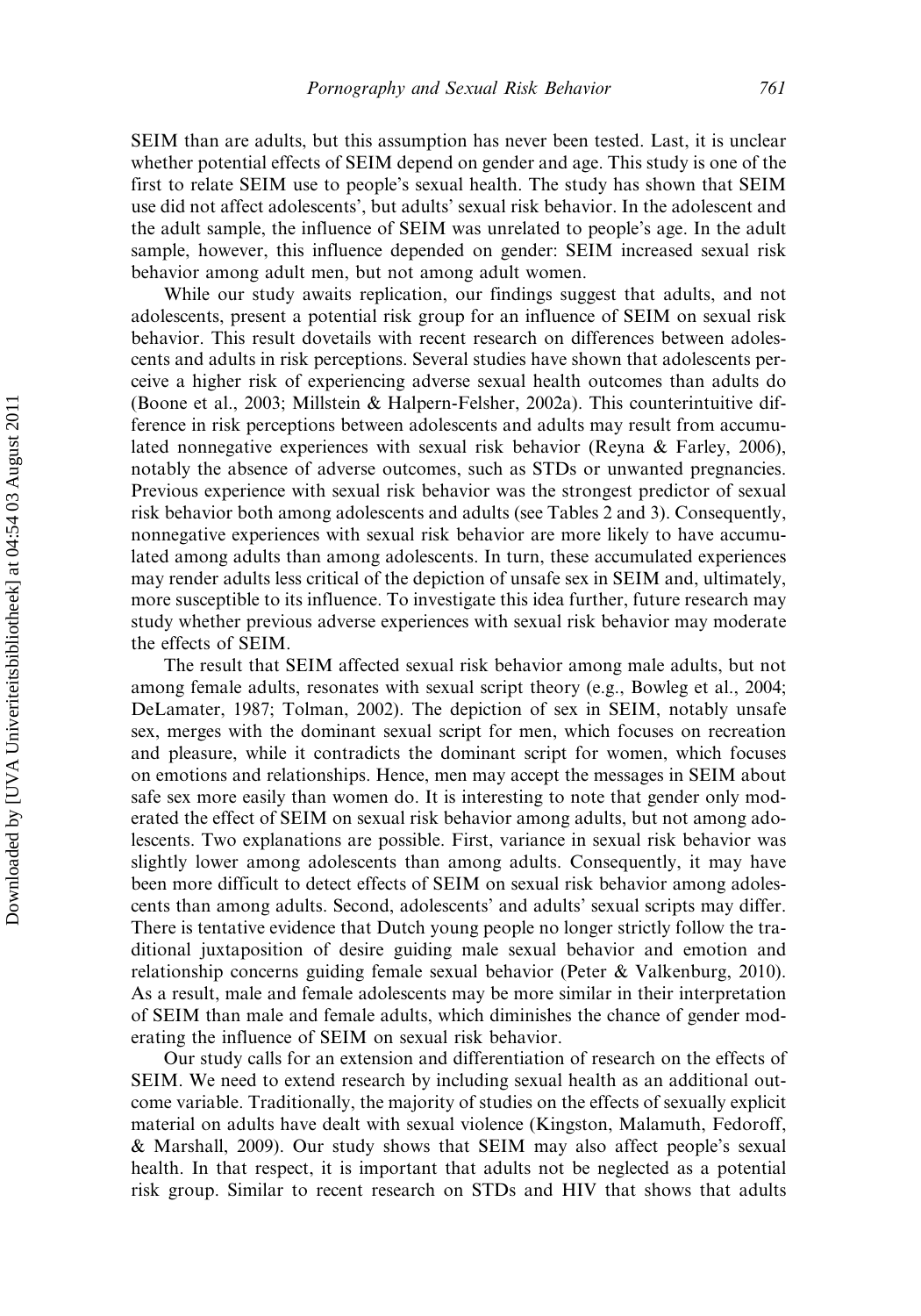frequently have unsafe sex (Akers et al., 2007; Hillman, 2008), we found that adults, particularly men, may not be immune against the influence of SEIM on sexual risk behavior.

We need to differentiate research on the effects of SEIM by paying more attention to the difference between sexual health and healthy sexuality. This applies particularly to research among adolescents. Broadly speaking, SEIM has been shown to influence primarily aspects related to healthy sexuality among adolescents, such as sex-related attitudes and emotions (e.g., Peter & Valkenburg, 2008a, 2009). However, when it comes to sexual risk behavior and, thus, sexual health, other factors than SEIM may be more influential. Distinguishing effects of SEIM along the lines of healthy sexuality and sexual health may help us to develop a more nuanced view on what the use of SEIM means for adolescents' sexual development.

Our study suffers from some shortcomings that may limit its generalizability. First, the study was done in the Netherlands, a country with a liberal approach to (adolescent) sexuality. Notably, sexual initiation in adolescence is seen as developmentally appropriate and normal and contraceptives are easily available for adolescents. Our findings may look different in countries where this is not the case. Second, our data at Wave 1 are not a true baseline because our respondents, adults in particular, may have engaged in sexual risk behavior before Wave 1. Therefore, our results must not be interpreted in the sense that exposure to SEIM caused, or led to, sexual risk behavior. Third, the sizes of the effects found were small. This is common in media effects research and points to other factors that influence sexual risk behavior. Last, we encourage future researchers to conceive of the effects found as indirect rather than direct. Concepts such as perceived own vulnerability, attitudes toward condoms, and perceived norms of sexual risk behavior may be theoretically interesting and practically relevant mediators of the effects of SEIM on sexual risk behavior that we found.

#### References

- Aiken, L. S., & West, S. G. (1991). Multiple regression: Testing and interpreting interactions. Newbury Park, CA: Sage.
- Akers, A., Bernstein, L., Henderson, S., Doyle, J., & Corbie-Smith, G. (2007). Factors associated with lack of interest in HIV testing in older at-risk women. Journal of Women's Health, 16, 842–858.
- American Association for Public Opinion Research. (2009). Standard definitions: Final dispositions of case codes and outcome rates for surveys. Retrieved June 15, 2009, from http:// www.aapor.org/AM/Template.cfm?Section=Standard\_Definitions&Template=/CM/ ContentDisplay.cfm&ContentID=1819
- American Psychological Association Task Force on the Sexualization of Girls. (2007). Report of the APA task force on the sexualization of girls. Retrieved March 5, 2007, from http:// www.apa.org/pi/wpo/sexualization.html
- Aral, S. O. (2001). Sexually transmitted diseases: Magnitude, determinants and consequences. International Journal of STD & AIDS, 12, 211–215.
- Armsden, G. C., & Greenberg, M. T. (1987). The inventory of parent and peer attachment: Individual differences and their relationship to psychological well-being in adolescence. Journal of Youth and Adolescence, 16, 427–454.
- Baltes, P. B. (1987). Theoretical propositions of life-span developmental psychology: On the dynamics between growth and decline. Developmental Psychology, 23, 611–626.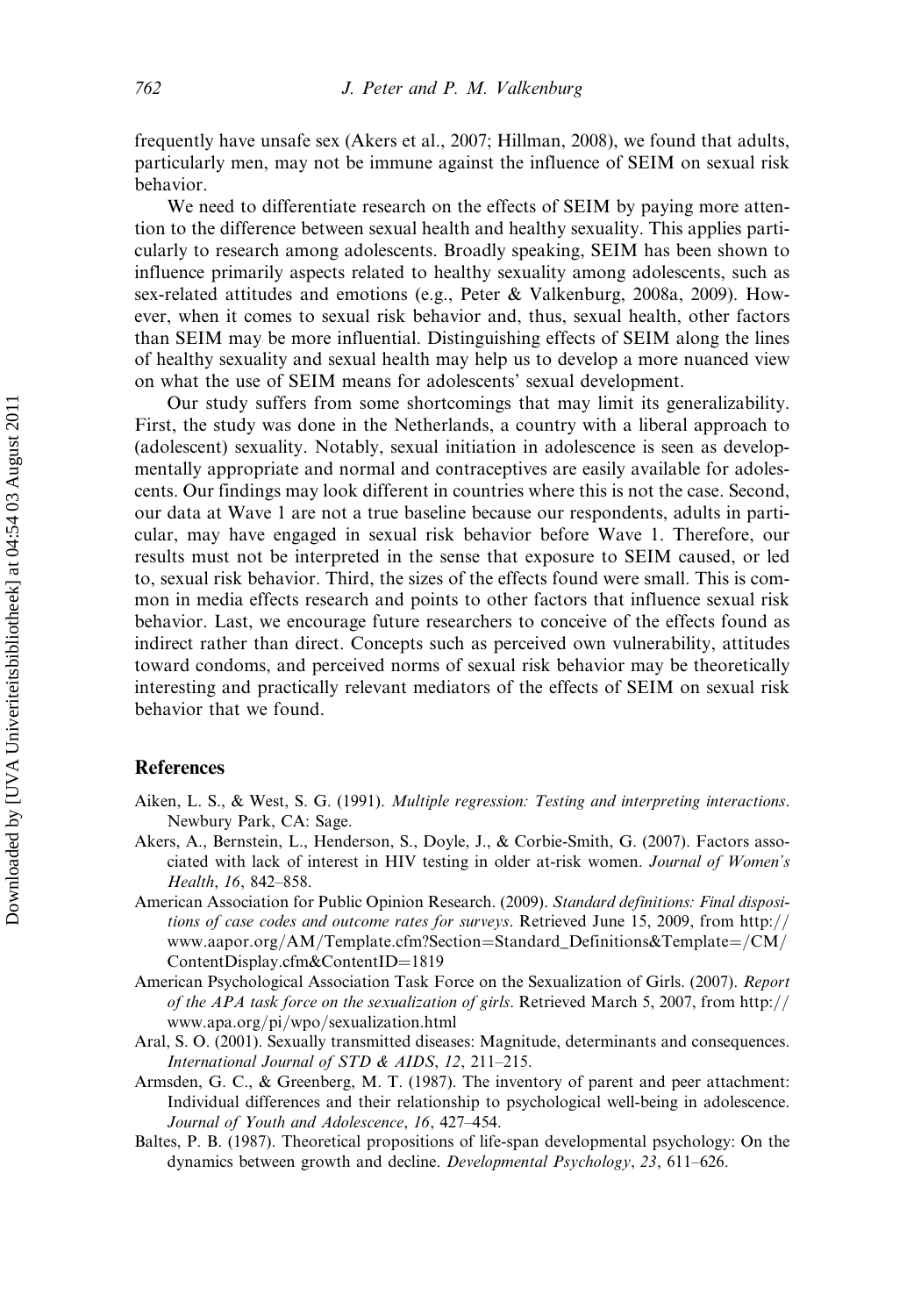- Bandura, A. (1986). Social foundations of thought and action. A social cognitive theory. Upper Saddle River, NJ: Prentice Hall.
- Boone, T. L., Lefkowitz, E. S., Romo, L., Corona, R., Sigman, M., & Au, T. K. F. (2003). Mothers' and adolescents' perceptions of AIDS vulnerability. International Journal of Behavioral Development, 27, 347–354.
- Bowleg, L., Lucas, K. J., & Tschann, J. M. (2004). ''The ball was always in his court'': An exploratory analysis of relationship scripts, sexual scripts, and condom use among African American women. Psychology of Women Quarterly, 28, 70–82.
- Boyer, C. B., Shafer, M. A., Wibbelsman, C. J., Seeberg, D., Teitle, E., & Lovell, N. (2000). Associations of sociodemographic, psychosocial, and behavioral factors with sexual risk and sexually transmitted diseases in teen clinic patients. Journal of Adolescent Health, 27, 102–111.
- Bragg, S., & Buckingham, D. (2009). Too much too young? Young people, sexual media and learning. In F. Attwood (Ed.), Mainstreaming sex: The sexualization of Western culture (pp. 129–146). London: I. B. Tauris.
- Braun-Courville, D. K., & Rojas, M. (2009). Exposure to sexually explicit web sites and adolescent sexual attitudes and behaviors. Journal of Adolescent Health, 45, 156–162.
- Breakwell, G. M., & Millward, L. J. (1997). Sexual self-concept and sexual risk-taking. Journal of Adolescence, 20, 29–41.
- Brooks-Gunn, J., & Graber, J. A. (1999). What's sex got to do with it? The development of sexual identities during adolescence. In R. J. Contrada & R. D. Ashmore (Eds.), Self, social identity, and physical health: Interdisciplinary explorations (pp. 155–182). New York: Oxford University Press.
- Brosius, H.-B., Weaver, J. B., & Staab, J. F. (1993). Exploring the social and sexual reality of contemporary pornography. Journal of Sex Research, 30, 161-170.
- Brown, J. D., & L'Engle, K. L. (2009). X-rated: Sexual attitudes and behaviors associated with U.S. early adolescents' exposure to sexually explicit media. Communication Research, 36, 129–151.
- Brown, J. D., Steele, J. R., & Walsh-Childers, K. (2002). Introduction and overview. In J. D. Brown, J. R. Steele, & K. Walsh-Childers (Eds.), Sexual teens, sexual media: Investigating media'.s influence on adolescent sexuality (pp. 1–24). Mahwah, NJ: Erlbaum.
- Buzwell, S., & Rosenthal, D. (1996). Constructing a sexual self: Adolescents' sexual self-perceptions and sexual risk-taking. Journal of Research on Adolescence, 6, 489-513.
- Carroll, J. S., Padilla-Walker, L. M., Nelson, L. J., Olson, C. D., Barry, C. M., & Madsen, S. D. (2008). Generation XXX: Pornography acceptance and use among emerging adults. Journal of Adolescent Research, 23, 6–30.
- CBS (2008). 1,2 miljoen Nederlanders hebben thuis geen Internet [1.2 million Dutch have no home Internet access]. Retrieved July 10, 2009, from http://www.cbs.nl/nl-NL/menu/ themas/vrije-tijd-cultuur/publicaties/artikelen/archief/2008/2008-2641-wm.htm
- Chandra, A., Martino, S. C., Collins, R. L., Elliott, M. N., Berry, S. H., Kanouse, D. E., et al. (2008). Does watching sex on television predict teen pregnancy? Findings from a national longitudinal survey of youth. Pediatrics, 122, 1047–1054.
- Cohen, J., Cohen, P., West, S. G., & Aiken, L. S.  $(2003)$ . Applied multiple regression/ correlation analysis for the behavioral sciences (3rd ed.). Mahwah, NJ: Erlbaum.
- DeLamater, J. (1987). Gender differences in sexual scenarios. In K. Kelley (Ed.), Females, males, and sexuality: Theories and research (pp. 127-139). Albany: State University of New York.
- DeLamater, J., & Friedrich, W. N. (2002). Human sexual development. Journal of Sex Research, 39, 10–14.
- DiClemente, R. J., Salazar, L. F., & Crosby, R. A. (2007). A review of  $STD/HIV$  preventive interventions for adolescents: Sustaining effects using an ecological approach. Journal of Pediatric Psychology, 32, 888–906.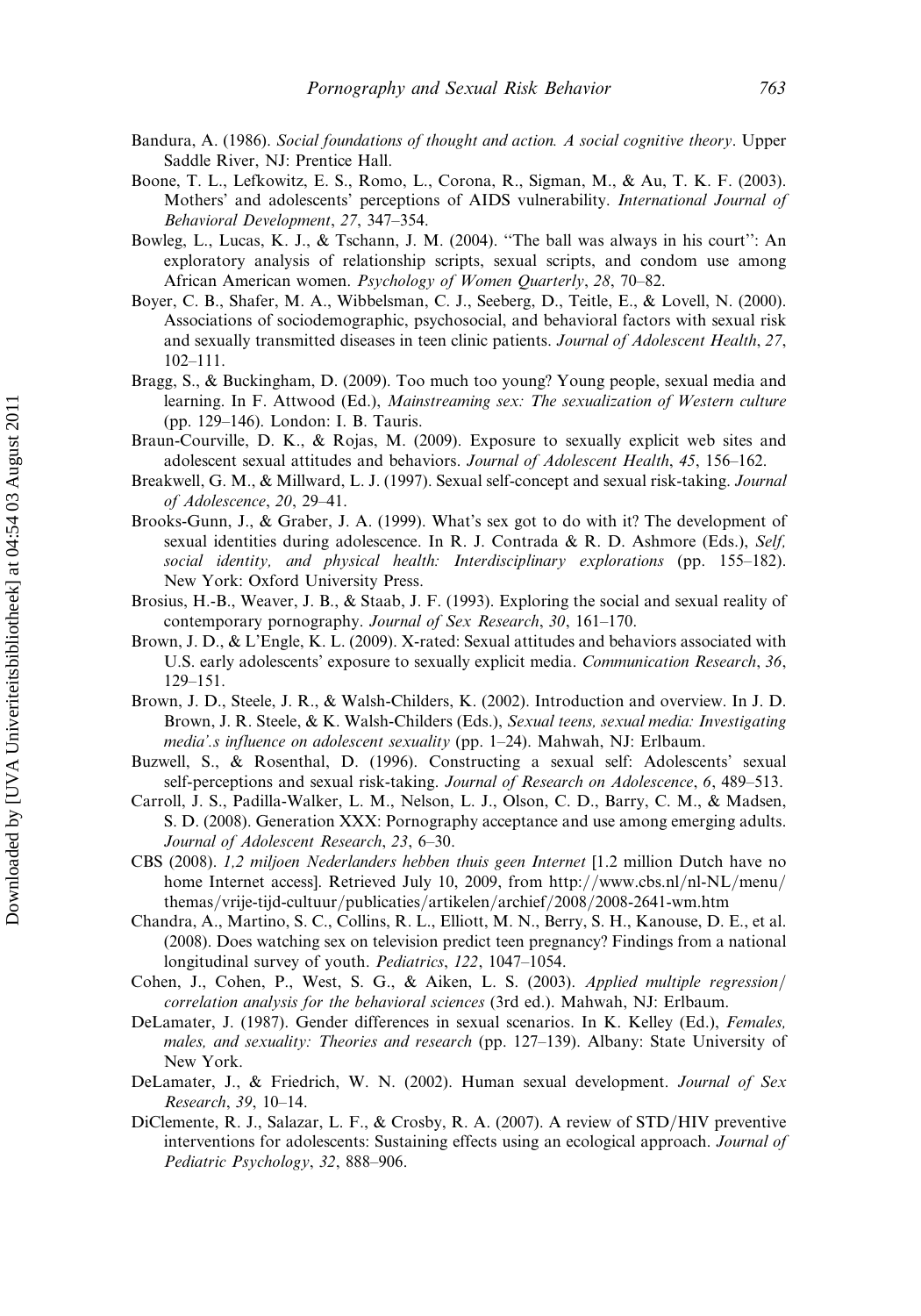- Diener, E., Emmons, R. A., Larsen, R. J., & Griffin, S. (1985). The Satisfaction with Life Scale. Journal of Personality Assessment, 49, 71–75.
- Eng, T. R., & Butler, W. T. (1997). The hidden epidemic: Confronting sexually transmitted diseases. Washington, DC: National Academy Press.
- Ertel, H. (1990). Erotika und Pornographie: Repräsentative Befragung und psychophysiologische Langzeitstudie zu Konsum und Wirkung [Erotica and pornography. Representative survey and psychophysiological longitudinal study on consumption and effects]. Munich, Germany: PVU.
- Gagnon, J. H., & Simon, W. (1973). Sexual conduct: The social sources of human sexuality. Chicago: Aldine.
- Goldberg, J. H., Halpern-Felsher, B. L., & Millstein, S. G. (2002). Beyond invulnerability: The importance of benefits in adolescents' decision to drink alcohol. Health Psychology, 21, 477–484.
- Grudzen, C. R., Elliott, M. N., Kerndt, P. R., Schuster, M. A., Brook, R. H., & Gelberg, L. (2009). Condom use and high-risk sexual acts in adult films: A comparison of heterosexual and homosexual films. American Journal of Public Health, 99, S152–S156.
- Hayes, A. F. (2005). Statistical methods for communication science. Mahwah, NJ: Erlbaum.
- Hayes, A. F., & Cai, L. (2007). Using heteroskedasticity-consistent standard error estimators in OLS regression: An introduction and software implementation. *Behavior Research* Methods, 39, 709–722.
- Hillman, J. (2008). Knowledge, attitudes, and experience regarding HIV/AIDS among older adult inner-city Latinos. International Journal of Aging & Human Development, 66, 243–257.
- Hoyle, R. H., Stephenson, M. T., Palmgreen, P., Lorch, E. P., & Donohew, R. L. (2002). Reliability and validity of a brief measure of sensation seeking. Personality and Individual Differences, 32, 401–414.
- Huston, A. C., Wartella, E. A., & Donnerstein, E. (1998). Measuring the effects of sexual content in the media: A report to the Kaiser Family Foundation. Menlo Park, CA: Kaiser Family Foundation.
- Hutchinson, M. K., & Holtman, M. C. (2005). Focus on research methods: Analysis of count data using Poisson regression. Research in Nursing & Health, 28, 408–418.
- Jensen, R., & Dines, G. (1998). The content of mass-marketed pornography. In G. Dines, R. Jensen, & A. Russo (Eds.), Pornography. The production and consumption of inequality (pp. 65–100). New York: Routledge.
- Kingston, D. A., Malamuth, N. M., Fedoroff, P., & Marshall, W. L. (2009). The importance of individual differences in pornography use: Theoretical perspectives and implications for treating sexual offenders. Journal of Sex Research, 46, 216–232.
- Kinsey, A. C., Pomeroy, W. B., & Martin, C. E. (1948). Sexual behavior in the human male. Philadelphia: Saunders.
- Kirby, D. (2002). Antecedents of adolescent initiation of sex, contraceptive use, and pregnancy. American Journal of Health Behavior, 26, 473–485.
- Kotchick, B. A., Shaffer, A., & Forehand, R. (2001). Adolescent sexual risk behavior: A multi-system perspective. Clinical Psychology Review, 21, 493–519.
- Lachman, M. E. (2004). Development in midlife. Annual Review of Psychology, 55, 305–331.
- Lekas, H.-M., Schrimshaw, E. W., & Siegel, K. (2005). Pathways to HIV testing among adults aged fifty and older with HIV/AIDS. AIDS Care: Psychological and Socio-medical Aspects of  $AIDS/HIV$ , 17, 674–687.
- Millstein, S. G., & Halpern-Felsher, B. L. (2002a). Judgments about risk and perceived invulnerability in adolescents and young adults. Journal of Research on Adolescence, 12, 399–422.
- Millstein, S. G., & Halpern-Felsher, B. L. (2002b). Perceptions of risk and vulnerability. Journal of Adolescent Health, 31, 10–27.